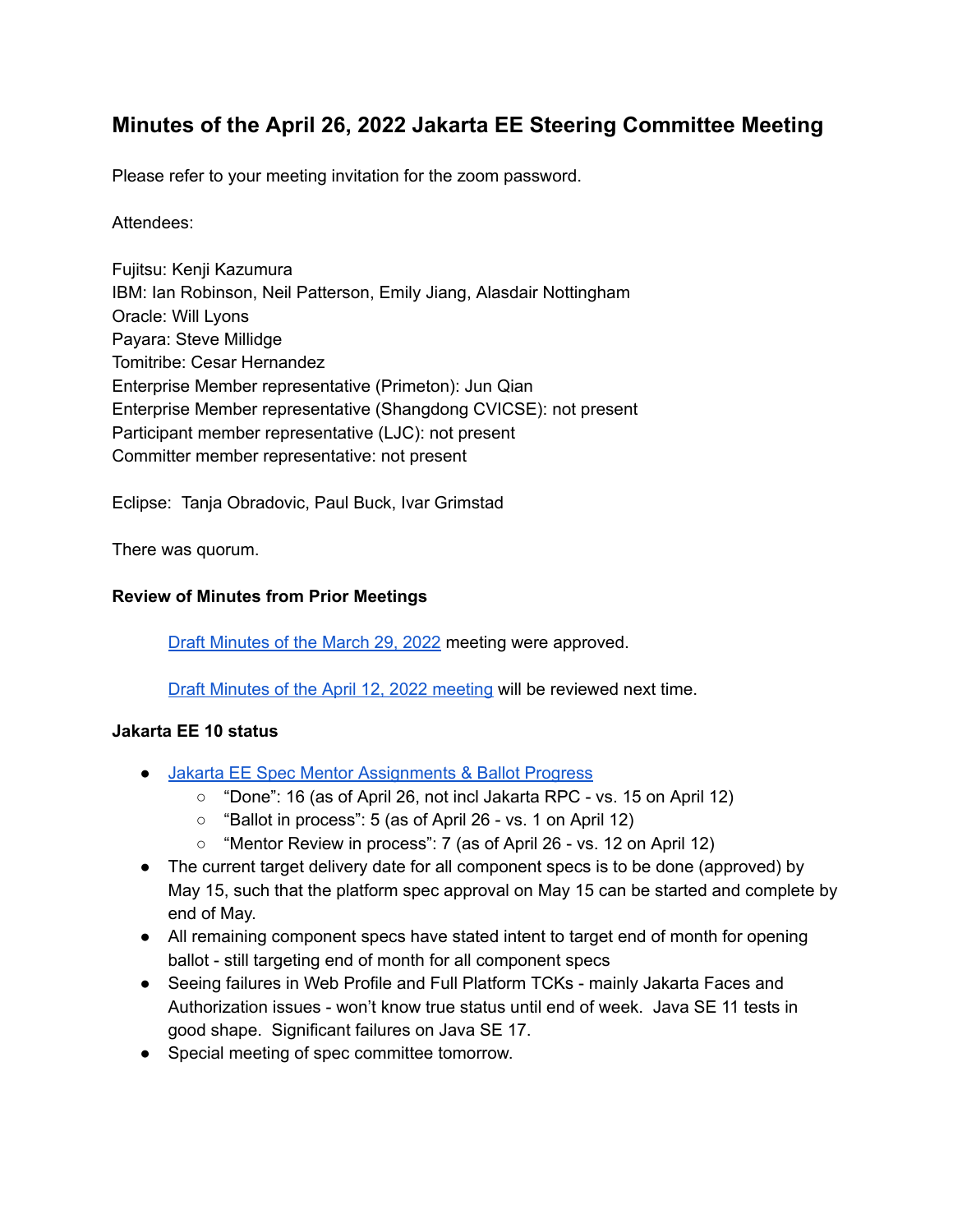## **Core Profile and Compatibility Program**

● The Eclipse Foundation is working to update the compatibility program/documents for the new Core Profile where necessary

## **Review Draft Jakarta EE 10 messaging document/announcement**

- The V2 draft which we reviewed last time was handed over to Marketing Committee:
	- [https://docs.google.com/document/d/1bNjyMiQsiYQwFrDto8x3Ixf1JtE-M-Pedh8f1](https://docs.google.com/document/d/1bNjyMiQsiYQwFrDto8x3Ixf1JtE-M-Pedh8f13IUh9c/edit) [3IUh9c/edit](https://docs.google.com/document/d/1bNjyMiQsiYQwFrDto8x3Ixf1JtE-M-Pedh8f13IUh9c/edit)
- Neil will update the group on any improvements and/or adds to compatible implementations.
- Any pending action items or schedules? Yes
	- Quotes
	- Please share compatible implementation updates

### **Program Plan Quarterly Objectives**

- Tanja reviewed the Q1 [Progress](https://docs.google.com/presentation/d/1VuoYUIf9DXmnIgU6KpVelSqHquB5kJy9LfzsvLuu9VQ/edit#slide=id.gd037bb6413_0_0) Update
- Please make suggestions for Q2 objectives
	- [Objectives](https://urldefense.com/v3/__https://docs.google.com/presentation/d/1JH_ONPYmsQxNgN-ta4Yc6AP7i3Ez1Hq1gP8PX2zbCeo/edit*slide=id.gae9757cb85_0_0__;Iw!!ACWV5N9M2RV99hQ!MV3CI0UON-LkEG759OhNOMHBd_soKFGP5--pDJofBERAri7EopJx3cDyUxe3RPZ25kuy5iq7HuWFL66aD2Uw749O_J9zQO4a2DzVfA$) by quarter file
- Suggestion for standing agenda item for Steering Committee call:
	- For the Strategic goal: *Enable ecosystem transition to jakarta namespace*
	- Review adoption on a quarterly basis and identify opportunities for accelerating the transition

### **Include Jakarta EE Roadmap in next meeting(s)**

- Members who have thoughts please state them in email aliases or other media, some comments:
	- Poll the community
	- Bottoms up thinking
	- Also some spec committee top-down thinking

### **Jakarta EE Working Group (Virtual) meeting**

- We have stated intent to do quarterly meetings
- Consensus was for the following schedule:
	- May 10 Tanja and I will do the planning
- Content suggestions
	- Q1 status report (highlights)
	- Jakarta EE 10 status, including messaging
	- Member survey results
	- Discussion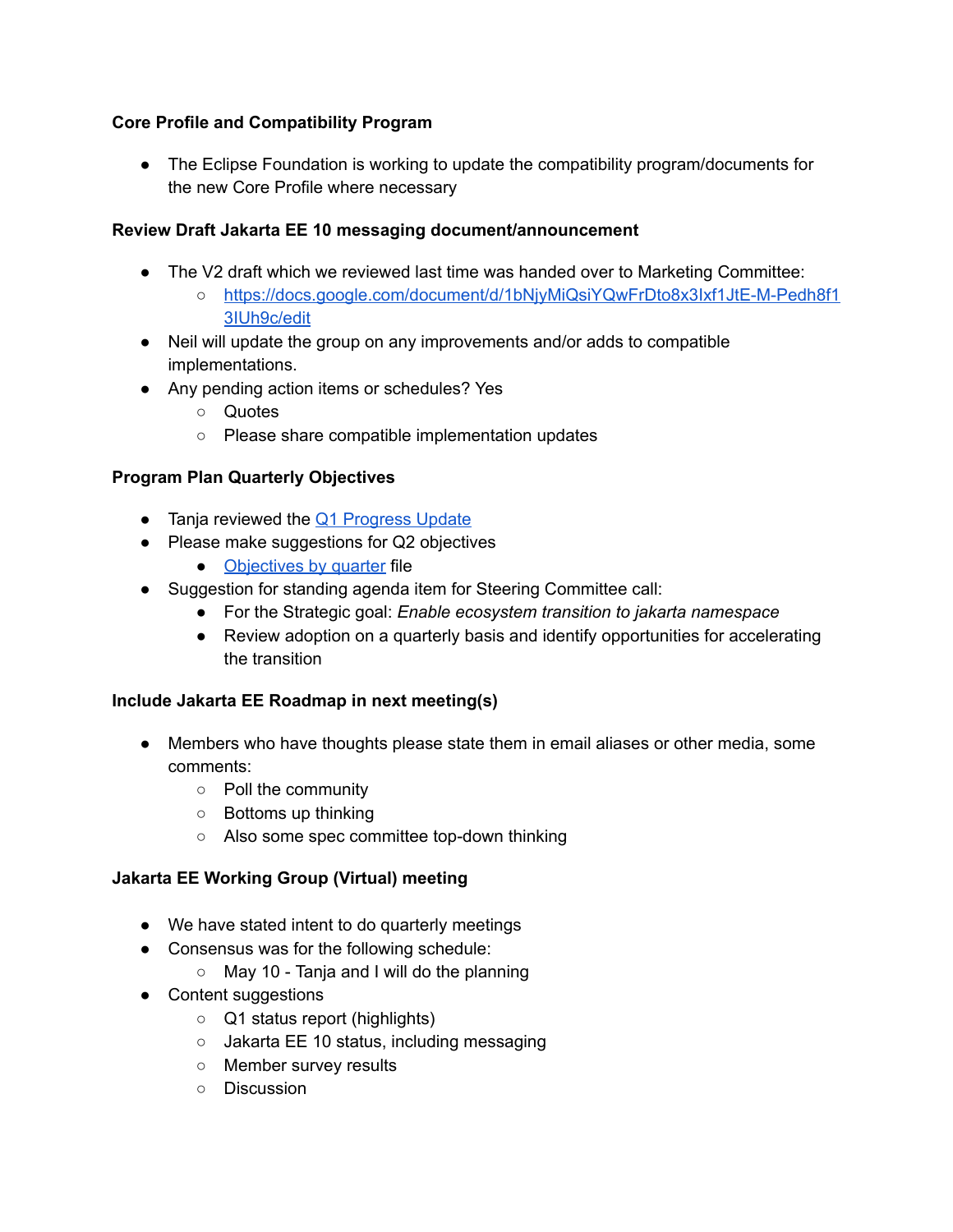- Help from members: Respond to the Jakarta EE Developer Survey, participate in Livestream events, encourage contributions to specs, implementations, tutorials, translations, help spread the word when Jakarta EE 10 is announced….
- Help for members: What are the top 2-3 things that can help you derive more value from Jakarta EE? What should we do more of? Less of?

### **Jakarta EE China community**

- See April 12 Meeting Minutes
- JakartaOne Livestream China interest expressed to Marketing Committee mailing list
- Jakarta EE Working Group update in Chinese planned later in May
- Please use the following issue <https://github.com/eclipse-ee4j/jakartaee-tutorial/issues/275> to discuss what existing English work products/collateral would be most valuable to be translated to Chinese members and/or market so that we can respond more fully:
	- Tutorials (more targeted to end users)
	- Specs (more targeted to implementers)
	- Jakarta EE Books

## **Jakarta EE at DevNexus**

- Emily, Tanja, Ivar, Reza, Edwin Derks attended this physical event in Atlanta (Emily, Tanja, Ivar, Reza, Edwin Derks)
- 4-5 different talks
- Jakarta EE reception sponsored by IBM (thank you IBM)
	- 120 people scanned
	- Good energy and food!

## **Proposed JESP Update**

- Last meeting the Steering Committee approved the following resolution.
	- RESOLVED, the Jakarta EE Steering Committee approves the version 1.4 of the JESP with changes proposed in <https://github.com/jakartaee/JESP/pull/8>**.**
- The JESP document has been updated, see JESP 1.3 <https://jakarta.ee/about/jesp/>

### **Jakarta EE Working Group F2F meeting**

• The member survey reviewed last week revealed interest in a F2F Jakarta EE meeting (92% of respondents). This item is a follow-up on this topic.